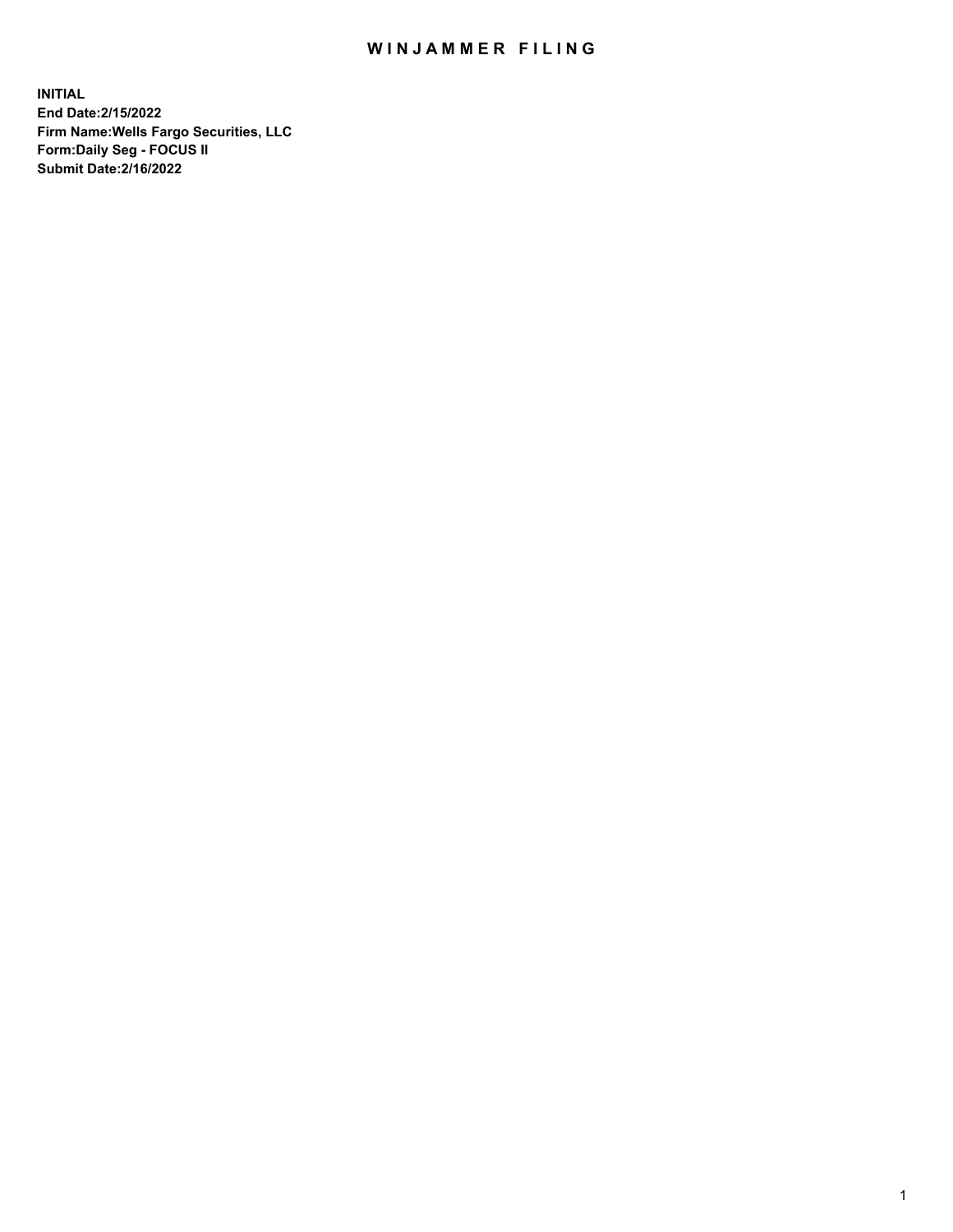**INITIAL End Date:2/15/2022 Firm Name:Wells Fargo Securities, LLC Form:Daily Seg - FOCUS II Submit Date:2/16/2022 Daily Segregation - Cover Page**

| Name of Company                                                                                                                                                                                                                                                                                                                | <b>Wells Fargo Securities LLC</b>                          |
|--------------------------------------------------------------------------------------------------------------------------------------------------------------------------------------------------------------------------------------------------------------------------------------------------------------------------------|------------------------------------------------------------|
| <b>Contact Name</b>                                                                                                                                                                                                                                                                                                            | <b>James Gnall</b>                                         |
| <b>Contact Phone Number</b>                                                                                                                                                                                                                                                                                                    | 917-699-6822                                               |
| <b>Contact Email Address</b>                                                                                                                                                                                                                                                                                                   | james.w.gnall@wellsfargo.com                               |
| FCM's Customer Segregated Funds Residual Interest Target (choose one):<br>a. Minimum dollar amount: ; or<br>b. Minimum percentage of customer segregated funds required:% ; or<br>c. Dollar amount range between: and; or<br>d. Percentage range of customer segregated funds required between:% and%.                         | 115,000,000<br><u>0</u><br>0 <sub>0</sub><br>00            |
| FCM's Customer Secured Amount Funds Residual Interest Target (choose one):<br>a. Minimum dollar amount: ; or<br>b. Minimum percentage of customer secured funds required:%; or<br>c. Dollar amount range between: and; or<br>d. Percentage range of customer secured funds required between:% and%.                            | 30,000,000<br><u>0</u><br>0 <sub>0</sub><br>0 <sub>0</sub> |
| FCM's Cleared Swaps Customer Collateral Residual Interest Target (choose one):<br>a. Minimum dollar amount: ; or<br>b. Minimum percentage of cleared swaps customer collateral required:% ; or<br>c. Dollar amount range between: and; or<br>d. Percentage range of cleared swaps customer collateral required between:% and%. | 355,000,000<br><u>0</u><br>00<br>00                        |

Attach supporting documents CH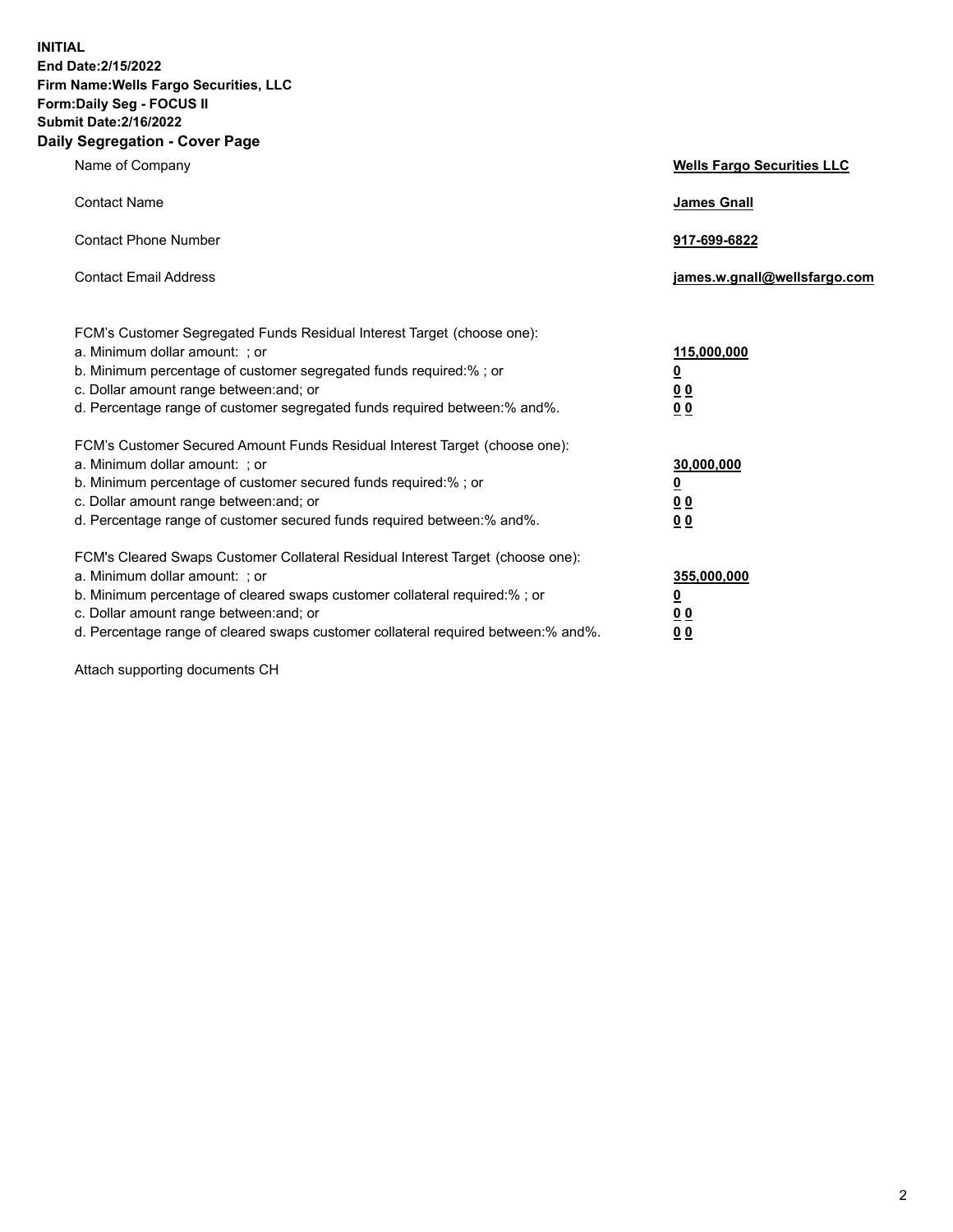**INITIAL End Date:2/15/2022 Firm Name:Wells Fargo Securities, LLC Form:Daily Seg - FOCUS II Submit Date:2/16/2022 Daily Segregation - Secured Amounts**

## Foreign Futures and Foreign Options Secured Amounts Amount required to be set aside pursuant to law, rule or regulation of a foreign government or a rule of a self-regulatory organization authorized thereunder 1. Net ledger balance - Foreign Futures and Foreign Option Trading - All Customers A. Cash **406,538,702** [7315] B. Securities (at market) **189,479,604** [7317] 2. Net unrealized profit (loss) in open futures contracts traded on a foreign board of trade **-148,109,974** [7325] 3. Exchange traded options a. Market value of open option contracts purchased on a foreign board of trade **239,941** [7335] b. Market value of open contracts granted (sold) on a foreign board of trade **0** [7337] 4. Net equity (deficit) (add lines 1. 2. and 3.) **448,148,273** [7345] 5. Account liquidating to a deficit and account with a debit balances - gross amount **11,393,176** [7351] Less: amount offset by customer owned securities **-11,384,655** [7352] **8,521** [7354] 6. Amount required to be set aside as the secured amount - Net Liquidating Equity Method (add lines 4 and 5)

7. Greater of amount required to be set aside pursuant to foreign jurisdiction (above) or line 6.

## FUNDS DEPOSITED IN SEPARATE REGULATION 30.7 ACCOUNTS

1. Cash in banks

- A. Banks located in the United States **51,166,796** [7500]
- B. Other banks qualified under Regulation 30.7 **196,841,810** [7520] **248,008,606**
- 2. Securities
	- A. In safekeeping with banks located in the United States **164,981,393** [7540]
- B. In safekeeping with other banks qualified under Regulation 30.7 **0** [7560] **164,981,393** [7570]
- 3. Equities with registered futures commission merchants
	-
	-
	- C. Unrealized gain (loss) on open futures contracts **44,373,720** [7600]
	- D. Value of long option contracts **3,167** [7610]
	- E. Value of short option contracts **0** [7615] **75,786,256** [7620]
- 4. Amounts held by clearing organizations of foreign boards of trade
	- A. Cash **0** [7640]
	- B. Securities **0** [7650]
	- C. Amount due to (from) clearing organization daily variation **0** [7660]
	- D. Value of long option contracts **0** [7670]
	- E. Value of short option contracts **0** [7675] **0** [7680]
- 5. Amounts held by members of foreign boards of trade
	-
	-
	- C. Unrealized gain (loss) on open futures contracts **-303,048,133** [7720]
	- D. Value of long option contracts **236,775** [7730]
	- E. Value of short option contracts **0** [7735] **167,431,221** [7740]
- 6. Amounts with other depositories designated by a foreign board of trade **0** [7760]
- 7. Segregated funds on hand **0** [7765]
- 8. Total funds in separate section 30.7 accounts **656,207,476** [7770]
- 9. Excess (deficiency) Set Aside for Secured Amount (subtract line 7 Secured Statement Page 1 from Line 8)
- 10. Management Target Amount for Excess funds in separate section 30.7 accounts **30,000,000** [7780]
- 11. Excess (deficiency) funds in separate 30.7 accounts over (under) Management Target **178,050,682** [7785]

**0** [7305]

**448,156,794** [7355]

## **448,156,794** [7360]

[7530]

 A. Cash **-13,101,198** [7580] B. Securities **44,510,567** [7590]

 A. Cash **300,110,826** [7700] B. Securities **170,131,753** [7710] **208,050,682** [7380]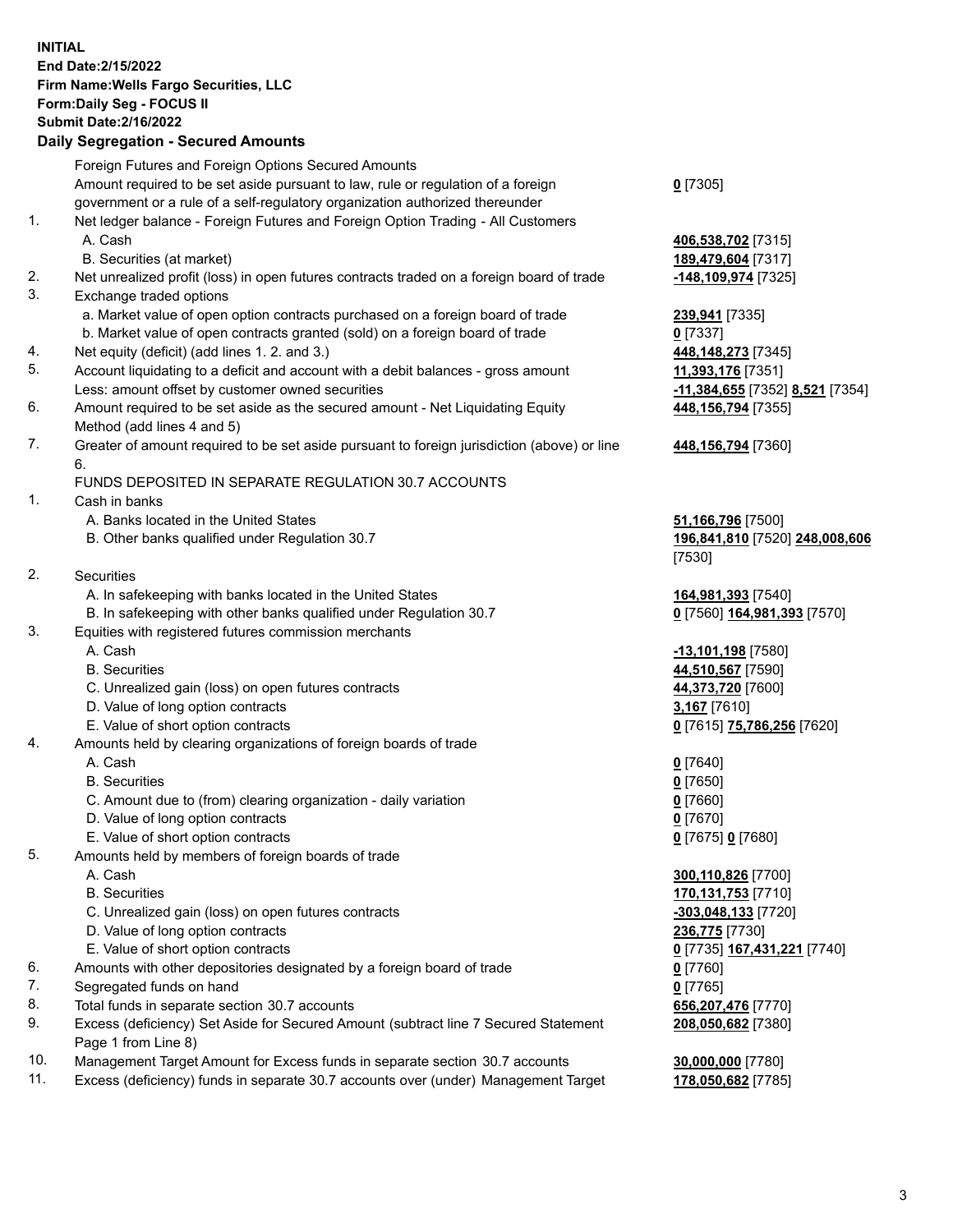**INITIAL End Date:2/15/2022 Firm Name:Wells Fargo Securities, LLC Form:Daily Seg - FOCUS II Submit Date:2/16/2022 Daily Segregation - Segregation Statement** SEGREGATION REQUIREMENTS(Section 4d(2) of the CEAct) 1. Net ledger balance A. Cash **2,795,676,696** [7010] B. Securities (at market) **1,879,090,803** [7020] 2. Net unrealized profit (loss) in open futures contracts traded on a contract market **782,779,245** [7030] 3. Exchange traded options A. Add market value of open option contracts purchased on a contract market **1,649,723,218** [7032] B. Deduct market value of open option contracts granted (sold) on a contract market **-1,499,231,828** [7033] 4. Net equity (deficit) (add lines 1, 2 and 3) **5,608,038,134** [7040] 5. Accounts liquidating to a deficit and accounts with debit balances - gross amount **132,216,101** [7045] Less: amount offset by customer securities **-132,213,830** [7047] **2,271** [7050] 6. Amount required to be segregated (add lines 4 and 5) **5,608,040,405** [7060] FUNDS IN SEGREGATED ACCOUNTS 7. Deposited in segregated funds bank accounts A. Cash **162,052,457** [7070] B. Securities representing investments of customers' funds (at market) **635,498,821** [7080] C. Securities held for particular customers or option customers in lieu of cash (at market) **95,361,638** [7090] 8. Margins on deposit with derivatives clearing organizations of contract markets A. Cash **3,090,501,776** [7100] B. Securities representing investments of customers' funds (at market) **124,196,248** [7110] C. Securities held for particular customers or option customers in lieu of cash (at market) **1,783,729,165** [7120] 9. Net settlement from (to) derivatives clearing organizations of contract markets **102,062,258** [7130] 10. Exchange traded options A. Value of open long option contracts **1,649,723,218** [7132] B. Value of open short option contracts **-1,499,231,828** [7133] 11. Net equities with other FCMs A. Net liquidating equity **0** [7140] B. Securities representing investments of customers' funds (at market) **0** [7160] C. Securities held for particular customers or option customers in lieu of cash (at market) **0** [7170] 12. Segregated funds on hand **0** [7150] 13. Total amount in segregation (add lines 7 through 12) **6,143,893,753** [7180] 14. Excess (deficiency) funds in segregation (subtract line 6 from line 13) **535,853,348** [7190] 15. Management Target Amount for Excess funds in segregation **115,000,000** [7194] 16. Excess (deficiency) funds in segregation over (under) Management Target Amount **420,853,348** [7198]

Excess